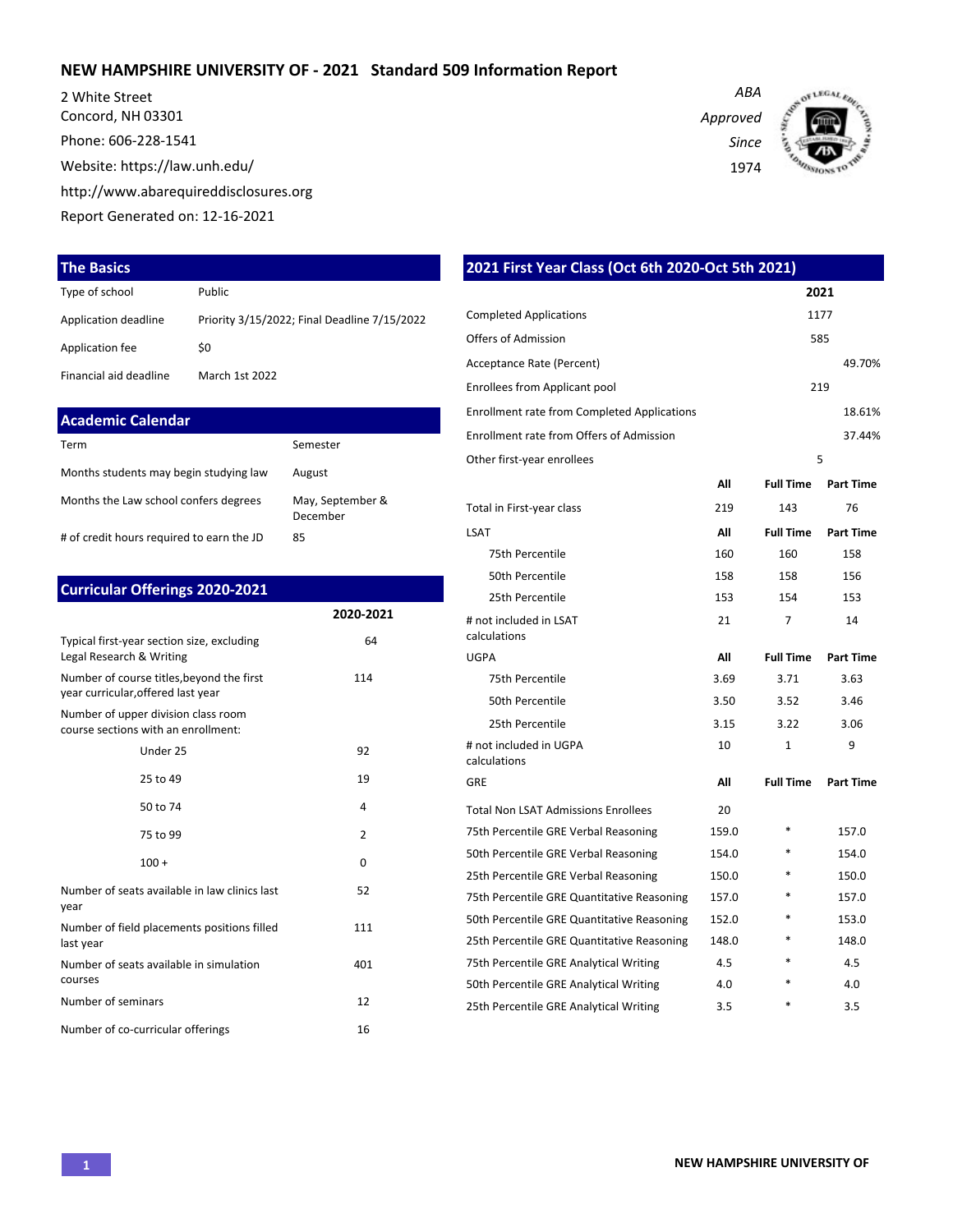| <b>J.D Enrollment as of October 5th 2021</b> |     |          |          |              |                 |                |          |          |                |                |                |          |          |          |          |              |          |
|----------------------------------------------|-----|----------|----------|--------------|-----------------|----------------|----------|----------|----------------|----------------|----------------|----------|----------|----------|----------|--------------|----------|
|                                              |     | JD1      |          |              | JD <sub>2</sub> |                |          |          | JD3            |                |                |          | JD4      |          |          |              | Total    |
|                                              | т   | M        | W        | $\mathbf{o}$ |                 | M              | W        | O        |                | М              | W              | $\Omega$ | т        | M        | W        | $\mathbf{o}$ |          |
| Hispanics of any race                        | 14  | 7        | 7        | $\Omega$     | 12              | 8              | 4        | $\Omega$ | $\overline{2}$ | 0              | $\overline{2}$ | $\Omega$ | $\Omega$ | $\Omega$ | $\Omega$ | $\Omega$     | 28       |
| American Indian or Alaska Native             | 0   | 0        | $\Omega$ | 0            | $\Omega$        | $\Omega$       | $\Omega$ | $\Omega$ | 0              | 0              | $\mathbf 0$    | $\Omega$ | $\Omega$ | $\Omega$ | $\Omega$ | $\Omega$     | 0        |
| Asian                                        | 13  | 9        | 4        | $\Omega$     | 12              | 6              | 6        | $\Omega$ | 4              | $\overline{2}$ | $\overline{2}$ | $\Omega$ | $\Omega$ | $\Omega$ | $\Omega$ | $\Omega$     | 29       |
| Black or African American                    | 6   | 4        | 2        | $\Omega$     | 6               | $\overline{2}$ | 4        | $\Omega$ | 2              | $\overline{2}$ | $\Omega$       | $\Omega$ | 0        | $\Omega$ | $\Omega$ | $\Omega$     | 14       |
| Native Hawaiian or Other Pacific Islander    | 0   | $\Omega$ | 0        | 0            | $\Omega$        | $\Omega$       | $\Omega$ | $\Omega$ | 0              | 0              | $\mathbf 0$    | $\Omega$ | $\Omega$ | $\Omega$ | $\Omega$ | $\Omega$     | $\Omega$ |
| Two or More Races                            | 9   | 6        | 3        | 0            | 8               | 5              | 3        | $\Omega$ | 3              | $\overline{2}$ | 1              | $\Omega$ | $\Omega$ | $\Omega$ | $\Omega$ | $\Omega$     | 20       |
| Total People of Color                        | 42  | 26       | 16       | $\Omega$     | 38              | 21             | 17       | $\Omega$ | 11             | 6              | 5              | $\Omega$ | $\Omega$ | $\Omega$ | $\Omega$ | $\Omega$     | 91       |
| White                                        | 168 | 106      | 62       | 0            | 135             | 78             | 57       | $\Omega$ | 74             | 41             | 33             | $\Omega$ | $\Omega$ | $\Omega$ | $\Omega$ | $\Omega$     | 377      |
| Nonresident Alien                            | 9   | 5        | 4        | $\Omega$     | 5               | $\overline{2}$ | 3        | $\Omega$ | 3              | 0              | 3              | $\Omega$ | $\Omega$ | $\Omega$ | $\Omega$ | $\Omega$     | 17       |
| Race and Ethnicity Unknown                   | 11  | 6        | 5        | 0            | 12              | 6              | 6        | 0        | 4              | 2              | $\overline{2}$ | 0        | $\Omega$ | $\Omega$ | $\Omega$ | $\Omega$     | 27       |
| Total                                        | 230 | 143      | 87       | 0            | 190             | 107            | 83       | 0        | 92             | 49             | 43             | 0        | $\Omega$ | $\Omega$ | $\Omega$ | $\Omega$     | 512      |

| <b>Faculty Resources 2020 - 2021</b> |      |                  |                |                    |       |  |  |  |  |  |
|--------------------------------------|------|------------------|----------------|--------------------|-------|--|--|--|--|--|
|                                      | Male | Female           | Other          | People<br>of Color | Total |  |  |  |  |  |
| Full-time faculty<br>members         | 13   | 12               | $\overline{2}$ | 0                  | 27    |  |  |  |  |  |
| Non-full-time faculty                | 40   | 20               | 21             | $\Omega$           | 81    |  |  |  |  |  |
| Total                                | 53   | 32               | 23             | $\Omega$           | 108   |  |  |  |  |  |
|                                      |      | <b>Full Time</b> |                | <b>Part Time</b>   | Total |  |  |  |  |  |
| Librarians                           |      | 4                |                | 0                  | 4     |  |  |  |  |  |
| Administrators                       |      | 10               |                | 12                 | 22    |  |  |  |  |  |

# **J.D. Degrees Awarded 2020-2021**

| Hispanics of any race                     | 6  |
|-------------------------------------------|----|
| American Indian or Alaska Native          | 0  |
| Asian                                     | 4  |
| <b>Black or African American</b>          | 2  |
| Native Hawaiian or Other Pacific Islander | 0  |
| Two or More Races                         | 4  |
| <b>Total People of Color</b>              | 16 |
| White                                     | 66 |
| Nonresident Alien                         | 3  |
| Race and Ethnicity Unknown                | 2  |
| Total                                     | 87 |

| 1L Tuition and Fees 2021 - 2022  |          |                |              |                |         |                |  |  |  |  |  |
|----------------------------------|----------|----------------|--------------|----------------|---------|----------------|--|--|--|--|--|
| Per Annual:                      | Resident | Annual<br>Fees | Non-Resident | Annual<br>Fees | Other   | Annual<br>Fees |  |  |  |  |  |
| Full-Time                        | \$39.000 | \$308          | \$45.000     | \$308          | \$0     | \$0            |  |  |  |  |  |
| Part-Time                        | \$0      | \$0            | \$0          | \$0            |         |                |  |  |  |  |  |
| Per Credit:                      | Resident | Annual<br>Fees | Non-Resident | Annual<br>Fees | Other   | Annual<br>Fees |  |  |  |  |  |
| Full-Time                        | \$0      | \$0            | \$0          | \$0            | \$1,500 | \$308          |  |  |  |  |  |
| Part-Time                        | \$1.376  | \$308          | \$1,624      | \$308          |         |                |  |  |  |  |  |
| <b>Tuition Guarantee Program</b> |          |                | No           |                |         |                |  |  |  |  |  |

## **Grants and Scholarships 2020-2021**

|                                 | <b>Total</b> |              | <b>Full Time</b> |                | <b>Part Time</b> |          |  |  |
|---------------------------------|--------------|--------------|------------------|----------------|------------------|----------|--|--|
|                                 | #            | %            | #                | ℅              | #                | %        |  |  |
| Total # of students             | 409          | 100          | 294              | 72             | 115              | 28       |  |  |
| Total # receiving<br>grants     | 379          | 93           | 379              | 129            | 0                | 0        |  |  |
| Less than 1/2 tuition           | 203          | 50           | 203              | 69             | $\Omega$         | $\Omega$ |  |  |
| Half to full tuition            | 139          | 34           | 139              | 47             | 0                | 0        |  |  |
| <b>Full tuition</b>             | 31           | 8            | 31               | 11             | 0                | 0        |  |  |
| More than full tuition          | 6            | $\mathbf{1}$ | 6                | $\overline{2}$ | 0                | 0        |  |  |
| 75th Percentile grant<br>amount |              |              | \$26,000         |                | \$0              |          |  |  |
| 50th Percentile grant<br>amount |              |              | \$12,000         |                | \$0              |          |  |  |
| 25th Percentile grant<br>amount |              |              | \$6,000          |                | \$0              |          |  |  |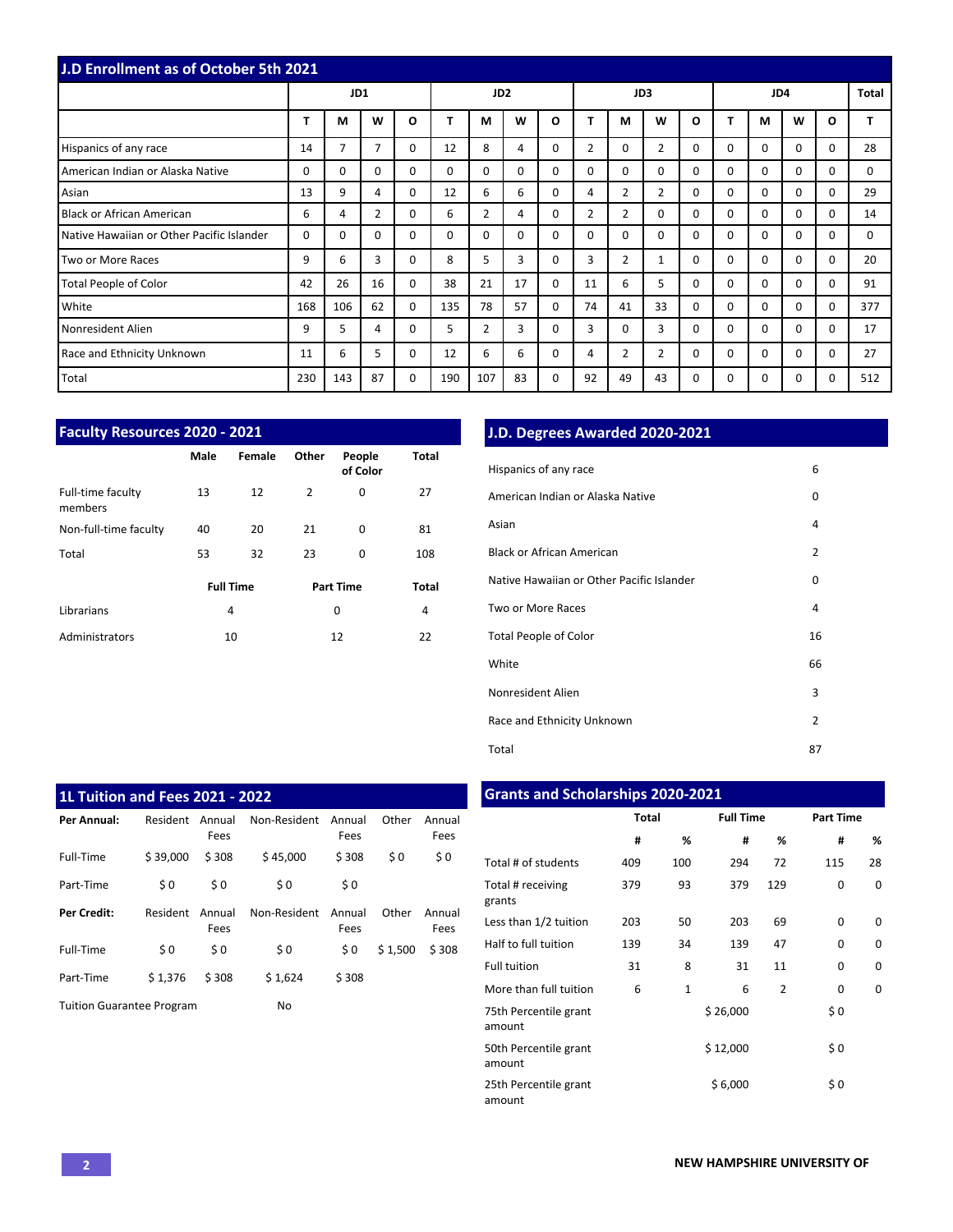| <b>Living Expenses 2021-2022</b>      |          |  |  |  |  |  |  |  |
|---------------------------------------|----------|--|--|--|--|--|--|--|
| Estimated Living Expenses for singles |          |  |  |  |  |  |  |  |
| Living on Campus                      | \$20.930 |  |  |  |  |  |  |  |
| Living Off Campus                     | \$20.930 |  |  |  |  |  |  |  |
| Living At Home                        | \$11,430 |  |  |  |  |  |  |  |

## **Conditional Scholarships 2020-2021**

The school does not award scholarships that may be reduced or eliminated based on law school academic performance other than failure to maintain good academic standing. Therefore, the school does not complete a 'conditional scholarship retention chart.'

| <b>Academic Attrition 2020-2021</b>       |              |              |          |          |      |                 |             |              |          |                 |          |          |              |          |          |          |          |     |
|-------------------------------------------|--------------|--------------|----------|----------|------|-----------------|-------------|--------------|----------|-----------------|----------|----------|--------------|----------|----------|----------|----------|-----|
|                                           |              | JD1          |          |          |      | JD <sub>2</sub> |             |              |          | JD <sub>3</sub> |          |          |              | JD4      |          |          |          |     |
|                                           | т            | M            | W        | O        | %    | т               | М           | W            | O        |                 | М        | W        | O            |          | M        | W        | O        | %   |
| Hispanics of any race                     | 0            | $\Omega$     | $\Omega$ | 0        | 0.0  | $\Omega$        | $\Omega$    | 0            | $\Omega$ | $\Omega$        | 0        | $\Omega$ | <sup>0</sup> | 0        | $\Omega$ | $\Omega$ | $\Omega$ | 0.0 |
| American Indian or Alaska Native          | 0            | 0            | 0        | 0        | 0.0  | $\mathbf 0$     | $\mathbf 0$ | $\Omega$     | 0        | 0               | 0        | 0        | $\Omega$     | 0        | 0        | $\Omega$ | $\Omega$ | 0.0 |
| Asian                                     | 0            | $\Omega$     | $\Omega$ | 0        | 0.0  | $\mathbf 0$     | $\Omega$    | 0            | $\Omega$ | $\Omega$        | $\Omega$ | $\Omega$ | $\Omega$     | $\Omega$ | $\Omega$ | $\Omega$ | $\Omega$ | 0.0 |
| <b>Black or African American</b>          | $\mathbf{1}$ | $\mathbf{1}$ | $\Omega$ | 0        | 12.5 | $\Omega$        | $\Omega$    | 0            | $\Omega$ | $\Omega$        | $\Omega$ | $\Omega$ | $\Omega$     | $\Omega$ | $\Omega$ | $\Omega$ | $\Omega$ | 0.0 |
| Native Hawaiian or Other Pacific Islander | $\Omega$     | $\Omega$     | $\Omega$ | $\Omega$ | 0.0  | $\mathbf 0$     | $\Omega$    | $\Omega$     | $\Omega$ | $\Omega$        | 0        | $\Omega$ | $\Omega$     | $\Omega$ | $\Omega$ | $\Omega$ | $\Omega$ | 0.0 |
| Two or More Races                         | 0            | $\Omega$     | $\Omega$ | $\Omega$ | 0.0  | $\Omega$        | $\Omega$    | $\Omega$     | $\Omega$ | $\Omega$        | $\Omega$ | $\Omega$ | $\Omega$     | $\Omega$ | $\Omega$ | $\Omega$ | $\Omega$ | 0.0 |
| <b>Total People of Color</b>              | $\mathbf{1}$ | 1            | $\Omega$ | $\Omega$ | 2.3  | $\Omega$        | $\Omega$    | 0            | $\Omega$ | $\Omega$        | 0        | $\Omega$ | $\Omega$     | $\Omega$ | $\Omega$ | $\Omega$ | $\Omega$ | 0.0 |
| White                                     | $\mathbf{1}$ | 1            | $\Omega$ | 0        | 0.7  | $\mathbf{1}$    | $\Omega$    | 1            | $\Omega$ | $\Omega$        | $\Omega$ | $\Omega$ | $\Omega$     | $\Omega$ | $\Omega$ | $\Omega$ | $\Omega$ | 0.6 |
| Nonresident Alien                         | $\mathbf{1}$ | 1            | $\Omega$ | $\Omega$ | 16.7 | $\mathbf 0$     | $\Omega$    | <sup>0</sup> | $\Omega$ | $\Omega$        | 0        | $\Omega$ | $\Omega$     | $\Omega$ | $\Omega$ | $\Omega$ | $\Omega$ | 0.0 |
| Race and Ethnicity Unknown                | 0            | $\Omega$     | $\Omega$ | 0        | 0.0  | $\mathbf 0$     | $\Omega$    | 0            | $\Omega$ | $\Omega$        | 0        | $\Omega$ | 0            | $\Omega$ | $\Omega$ | $\Omega$ | $\Omega$ | 0.0 |
| Total                                     | 3            | 3            | $\Omega$ | 0        | 1.4  | 1               | $\Omega$    | 1            | 0        | $\Omega$        | 0        | $\Omega$ | $\Omega$     | $\Omega$ | 0        | $\Omega$ | $\Omega$ | 0.5 |

| <b>Other Attrition 2020-2021</b>          |          |     |   |          |     |                 |          |          |          |          |          |          |              |          |          |          |          |     |
|-------------------------------------------|----------|-----|---|----------|-----|-----------------|----------|----------|----------|----------|----------|----------|--------------|----------|----------|----------|----------|-----|
|                                           |          | JD1 |   |          |     | JD <sub>2</sub> |          |          |          | JD3      |          |          |              | JD4      |          |          |          |     |
|                                           | т        | М   | W | O        | %   | т               | М        | W        | O        |          | М        | W        | Ω            |          | М        | W        | O        | %   |
| Hispanics of any race                     | 0        | 0   | 0 | $\Omega$ | 0.0 | $\Omega$        | $\Omega$ | $\Omega$ | $\Omega$ | $\Omega$ | $\Omega$ | $\Omega$ | $\Omega$     | $\Omega$ | $\Omega$ | $\Omega$ | $\Omega$ | 0.0 |
| American Indian or Alaska Native          | $\Omega$ | 0   | 0 | $\Omega$ | 0.0 | $\Omega$        | $\Omega$ | $\Omega$ | $\Omega$ | $\Omega$ | $\Omega$ | $\Omega$ | <sup>0</sup> | $\Omega$ | $\Omega$ | $\Omega$ | $\Omega$ | 0.0 |
| Asian                                     | 1        | 1   | 0 | 0        | 7.7 | 0               | $\Omega$ | $\Omega$ | $\Omega$ | $\Omega$ | $\Omega$ | $\Omega$ | $\Omega$     | $\Omega$ | $\Omega$ | $\Omega$ | 0        | 0.0 |
| Black or African American                 | 0        | 0   | 0 | 0        | 0.0 | $\mathbf 0$     | $\Omega$ | $\Omega$ | $\Omega$ | $\Omega$ | $\Omega$ | $\Omega$ | 0            | $\Omega$ | $\Omega$ | $\Omega$ | $\Omega$ | 0.0 |
| Native Hawaiian or Other Pacific Islander | 0        | 0   | 0 | 0        | 0.0 | $\mathbf 0$     | 0        | $\Omega$ | $\Omega$ | $\Omega$ | 0        | $\Omega$ | $\Omega$     | $\Omega$ | $\Omega$ | $\Omega$ | 0        | 0.0 |
| Two or More Races                         | 0        | 0   | 0 | 0        | 0.0 | $\mathbf 0$     | $\Omega$ | $\Omega$ | $\Omega$ | $\Omega$ | 0        | 0        | $\Omega$     | $\Omega$ | $\Omega$ | $\Omega$ | $\Omega$ | 0.0 |
| <b>Total People of Color</b>              | 1        | 1   | 0 | 0        | 2.3 | $\mathbf 0$     | 0        | $\Omega$ | $\Omega$ | $\Omega$ | $\Omega$ | $\Omega$ | 0            | $\Omega$ | $\Omega$ | $\Omega$ | $\Omega$ | 0.0 |
| White                                     | 0        | 0   | 0 | 0        | 0.0 | 0               | 0        | $\Omega$ | $\Omega$ | 0        | 0        | 0        | $\Omega$     | 0        | $\Omega$ | $\Omega$ | 0        | 0.0 |
| Nonresident Alien                         | 0        | 0   | 0 | 0        | 0.0 | $\mathbf 0$     | $\Omega$ | $\Omega$ | 0        | $\Omega$ | $\Omega$ | $\Omega$ | 0            | $\Omega$ | $\Omega$ | $\Omega$ | $\Omega$ | 0.0 |
| Race and Ethnicity Unknown                | 0        | 0   | 0 | $\Omega$ | 0.0 | $\Omega$        | $\Omega$ | $\Omega$ | $\Omega$ | $\Omega$ | $\Omega$ | $\Omega$ | $\Omega$     | $\Omega$ | $\Omega$ | $\Omega$ | $\Omega$ | 0.0 |
| Total                                     |          |     | 0 | 0        | 0.5 | 0               | $\Omega$ | $\Omega$ | 0        | $\Omega$ | $\Omega$ | 0        | 0            | $\Omega$ | $\Omega$ | $\Omega$ | $\Omega$ | 0.0 |

| <b>Transfers 2020-2021</b> |      |
|----------------------------|------|
| <b>IJD1 Transfers Out</b>  |      |
| ITransfers In*             |      |
| 175th Percentile JD1 GPA   | 0.00 |